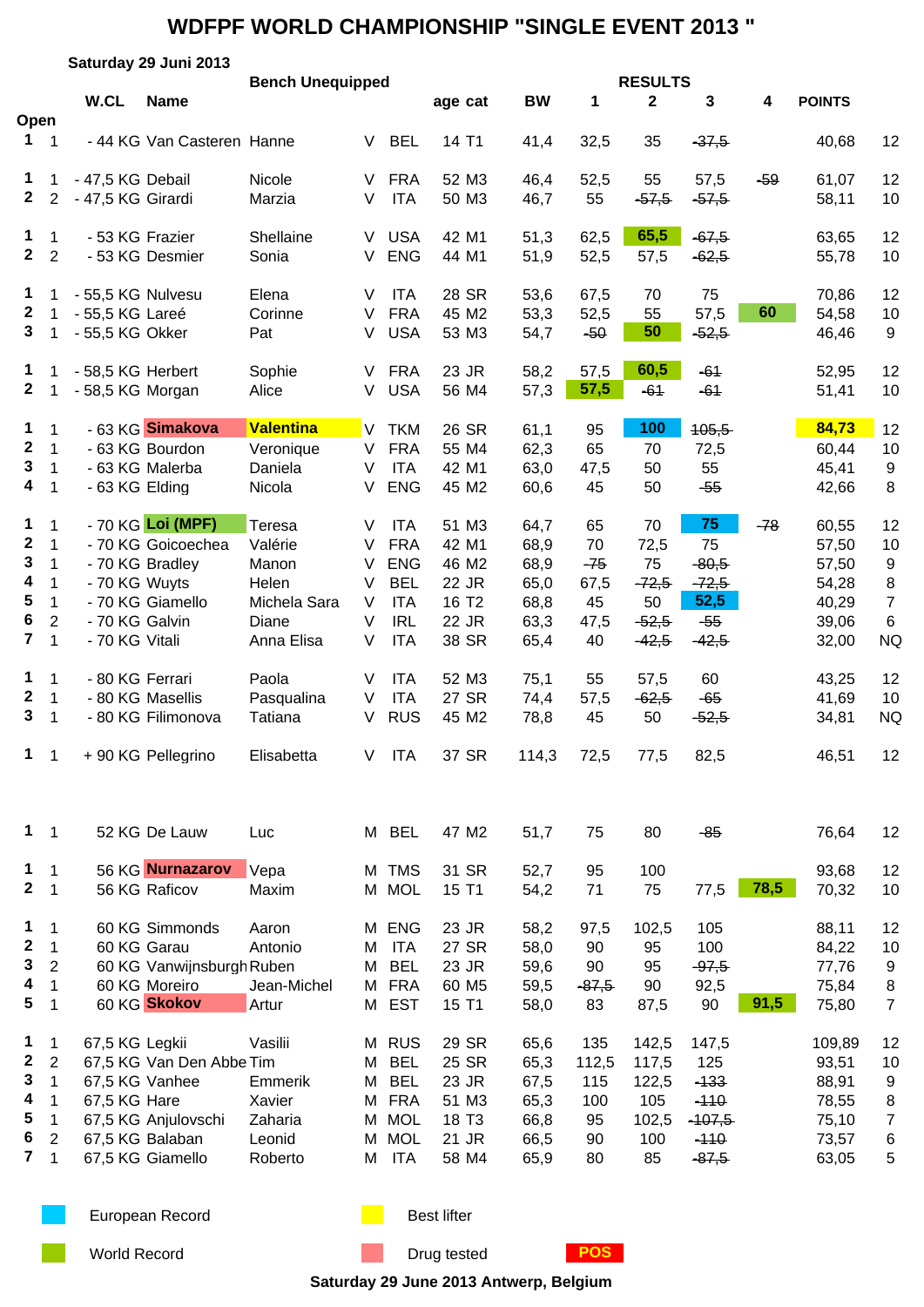|                  | Saturday 29 Juni 2013      |                                  |                     |                         |        |                          |                            |              |              |                |               |          |                |                |  |
|------------------|----------------------------|----------------------------------|---------------------|-------------------------|--------|--------------------------|----------------------------|--------------|--------------|----------------|---------------|----------|----------------|----------------|--|
|                  |                            | W.CL                             |                     | <b>Bench Unequipped</b> |        |                          |                            |              |              | <b>RESULTS</b> |               |          |                |                |  |
|                  |                            |                                  | <b>Name</b>         |                         |        |                          | age cat                    | <b>BW</b>    | 1            | $\mathbf{2}$   | 3             | 4        | <b>POINTS</b>  |                |  |
| 1                | $\overline{1}$             | 75 KG Favey                      |                     | John                    | М      | SWI                      | 25 SR                      | 73,0         | $-152,5$     | 157,5          | 162,5         |          | 110,32         | 12             |  |
| $\boldsymbol{2}$ | $\overline{2}$             | 75 KG Vitale                     |                     | Luigi                   | М      | <b>ITA</b>               | 27 SR                      | 73,2         | 160          | $-162,5$       | 162,5         |          | 110,08         | 10             |  |
| 3                | $\mathbf 1$                | 75 KG Ram                        |                     | Tirth                   | М      | <b>BEL</b>               | 40 M1                      | 74,2         | 145          | 152,5          | $-157,5$      |          | 102,19         | 9              |  |
| 4                | 3                          |                                  | 75 KG Coudriaud     | Mathieu                 | M      | <b>FRA</b>               | 26 SR                      | 73,6         | 140          | 145            | $-150$        |          | 97,80          | 8              |  |
| 5                | $\mathbf{1}$               |                                  | 75 KG Pereyra       | Juan Carlos             | М      | <b>ITA</b>               | 22 JR                      | 74,7         | 140          | $-145$         | 145           | $-153,5$ | 96,66          | 7              |  |
| 6                | 4                          | 75 KG Pinna                      |                     | Giovannino              | M      | <b>ITA</b>               | 25 SR                      | 73,9         | 130          | 135            | 140           |          | 94,12          | 6              |  |
| $\overline{7}$   | $\mathbf 1$                | 75 KG Glava                      |                     | Serghei                 | М      | <b>MOL</b>               | 19 T <sub>3</sub>          | 73,5         | 120          | 125            | 137,5         |          | 92,84          | 5              |  |
| 8                | $\overline{2}$             |                                  | 75 KG Hallewaert    | <b>Bart</b>             | М      | <b>BEL</b>               | 44 M1                      | 74,5         | 132,5        | 137,5          | $-140$        |          | 91,85          | 4              |  |
| 9                | 4                          |                                  | 75 KG Trevisan      | Michel                  | M      | SWI                      | 44 M1                      | 67,9         | 120          | 130            | 135           |          | 97,47          | 3              |  |
| 10               | $\overline{2}$             | 75 KG Pes                        |                     | Andrea                  | М      | <b>ITA</b>               | 18 T <sub>3</sub>          | 71,5         | 115          | 130            | 135           | 140,5    | 93,23          | $\overline{2}$ |  |
| 11               | $\mathbf 1$                |                                  | 75 KG Schipani      | Victor                  | M      | <b>FRA</b>               | 52 M3                      | 73,7         | 125          | 130            | 135           |          | 90,95          | $\mathbf 1$    |  |
| 12 <sub>3</sub>  |                            |                                  | 75 KG Galieti (MPF) | Daniele                 | М      | <b>ITA</b>               | 42 M1                      | 74,2         | 125          | 135            | $-140$        |          | 90,46          |                |  |
| 13, 5            |                            |                                  | 75 KG Applegate     | Michael                 | M      | <b>ENG</b>               | 27 SR                      | 73,3         | 125          | 132,5          | $-137,5$      |          | 89,66          |                |  |
| 146              |                            |                                  | 75 KG Peschel       | Markus                  |        | M GER                    | 26 SR                      | 74,8         | 127,5        | 132,5          | $-137,5$      |          | 88,23          |                |  |
| $15 \t7$         |                            |                                  | 75 KG Houbracken    | Kim                     | M      | <b>BEL</b>               | 29 SR                      | 68,1         | $-120$       | 130            | $-132,5$      |          | 93,61          |                |  |
| 16 <sub>2</sub>  |                            |                                  | 75 KG Pinchon       | Oliver                  | М      | <b>FRA</b>               | 23 JR                      | 75,0         | 125          | 130            | $-142,5$      |          | 86,39          |                |  |
| 17 <sub>1</sub>  |                            |                                  | 75 KG Roucou        | Andre                   | М      | <b>FRA</b>               | 60 M <sub>5</sub>          | 74,5         | 115          | 120            | 123,5         | 125      | 81,83          |                |  |
| 18 <sub>8</sub>  |                            |                                  | 75 KG Vegnshter     | Anton                   | М      | <b>GER</b>               | 26 SR                      | 74,4         | 120          | $-130$         | $-130$        |          | 80,24          |                |  |
| 19 <sub>2</sub>  |                            |                                  | 75 KG Brancato      | Riccardo                | М      | SWI                      | 53 M3                      | 74,5         | 110          | 117,5          |               |          | 78,49          |                |  |
| 20               | $\overline{\mathbf{1}}$    | 75 KG Bizon                      |                     | Pascal                  | М      | <b>FRA</b>               | 55 M4                      | 74,6         | 112,5        | 115            | 117,5         |          | 78,41          |                |  |
| 21               | 9                          |                                  | 75 KG Marras        | Michele                 | М      | <b>ITA</b>               | 32 SR                      | 70,7         | 115          | $-125$         | $-137,5$      |          | 80,18          |                |  |
| 22               | $\overline{2}$             |                                  | 75 KG Debail        | Didier                  | М      | <b>FRA</b>               | 56 M4                      | 71,4         | 110          | $-115$         | $-115$        |          | 76,05          |                |  |
| 23               | 3                          |                                  | 75 KG Callemeyn     | Johny                   | М      | <b>BEL</b>               | 59 M4                      | 72,9         | 105          | $-110$         | $-110$        |          | 71,37          |                |  |
| 24               | 3                          |                                  | 75 KG Balabanu      | Petru                   | М      | <b>MOL</b>               | 18 T <sub>3</sub>          | 68,5         | 85           | 95             | 100           |          | 71,64          |                |  |
| 25               | $\overline{\mathbf{1}}$    |                                  | 75 KG Delaporte     | Daniel                  | М      | <b>FRA</b>               | 65 M6                      | 73,9         | 95           | 100            | $-105$        |          | 67,23          |                |  |
| 26 <sub>1</sub>  |                            |                                  | 75 KG Sammartino    | Domenico                | М      | <b>ITA</b>               | 15 T1                      | 67,9         | 60           | 70             | 75            |          | 54,15          |                |  |
|                  |                            |                                  |                     |                         |        |                          |                            |              |              |                |               |          |                |                |  |
| $\mathbf{1}$     | $\mathbf{1}$               | 82,5 KG Chepa                    |                     | Dan                     |        | M ENG                    | 29 SR                      | 81,7         | 165          | 175            | $-180$        |          | 109,11         | 12             |  |
| $\boldsymbol{2}$ | $\overline{2}$             | 82,5 KG Couchy                   |                     | Wilfried                | M      | <b>FRA</b>               | 32 SR                      | 81,9         | 152,5        | 160            | 162,5         |          | 101,14         | 10             |  |
| 3                | $\overline{4}$             |                                  | 82,5 KG Di Stefano  | Roberto                 | М      | <b>ITA</b>               | 32 SR                      | 79,9         | 120          | 150            | 160           |          | 101,36         | 9              |  |
| 4                | 3                          | 82,5 KG Craffe                   |                     | Xavier                  | М      | <b>FRA</b>               | 32 SR                      | 82,5         | 150          | 155            | 160           |          | 99,09          | 8              |  |
| 5                | 5                          | 82,5 KG Cosmai                   |                     | Mauro                   | M      | <b>ITA</b>               | 33 SR                      | 78,2         | 147,5        | 155            | 157,5         |          | 101,37         | $\overline{7}$ |  |
| 6                | $\mathbf 1$                | 82,5 KG O'Neil                   |                     | David                   | М      | <b>SCT</b>               | 42 M1                      | 81,7         | 147,5        | 150            | 152,5         |          | 95,08          | 6              |  |
| 7                | $\overline{2}$             | 82,5 KG Cadieu                   |                     | Emmanuel                |        | M FRA                    | 44 M1                      | 75,5         | 140          | 145            | 150           |          | 99,15          | 5              |  |
| 8                | 1                          |                                  | 82,5 KG Beldjord    | Geoffrey                |        | M FRA                    | 19 T <sub>3</sub>          | 78,1         | 127,5        | 135            | $-140$        |          | 86,97          | 4              |  |
| 9                | 1                          | 82,5 KG Soenes                   |                     | Gillis                  | М      | <b>BEL</b>               | 22 JR                      | 78,8         | 135          | $-140$         | $-140$        |          | 86,39          | 3              |  |
| 10               | -1                         | 82,5 KG Sinclair                 |                     | Ashley                  | М      | <b>SCT</b>               | 62 M <sub>5</sub>          | 81,0         | 125          | 132,5          | $-141,5$      |          | 83,12          | 2              |  |
| 11               | -1                         | 82,5 KG Mathieu                  |                     | Thierry                 | M      | <b>FRA</b>               | 52 M3                      | 82,3         | 125          | 130            | $-135$        |          | 80,64          | 1              |  |
| 126              |                            | 82,5 KG Morgan                   |                     | Travis                  | М      | <b>USA</b>               | 28 SR                      | 79,0         | $-120$       | 127,5          | $-200$        |          | 81,45          |                |  |
| 13 <sub>2</sub>  |                            | 82,5 KG Tabbi                    |                     | Francesco               | М      | <b>ITA</b>               | 54 M3                      | 77,2         | 125          | $-127,5$       | $-130$        |          | 81,23          |                |  |
| 147<br>158       |                            | 82,5 KG Butler                   |                     | Raymon                  | М      | <b>IRL</b>               | 27 SR                      | 77,3         | 120          | 125            | $-130$        |          | 81,15          |                |  |
| 16               | $\overline{\phantom{0}}$ 1 | 82,5 KG Lucey                    |                     | Peter                   | M      | <b>IRL</b><br><b>ITA</b> | 26 SR                      | 82,3         | 120          | 122,5          | $-125$<br>120 |          | 75,99          |                |  |
| 17 <sub>2</sub>  |                            | 82,5 KG Malpelo<br>82,5 KG Dagon |                     | Elvio<br>Jacques        | M<br>М | SWI                      | 68 M6<br>63 M <sub>5</sub> | 79,5<br>81,2 | 112,5<br>110 | 117,5<br>120   | $-122,5$      |          | 76,30<br>75,14 |                |  |
| 18 <sub>2</sub>  |                            |                                  | 82,5 KG Lenormand   | Marcel                  | М      | <b>FRA</b>               | 67 M6                      | 80,7         | 110          | 115            | 117,5         |          | 73,91          |                |  |
| 19 5             |                            |                                  | 82,5 KG Galvagno    | Alfio                   | М      | <b>ITA</b>               | 57 M4                      | 80,3         | $-115$       | $-115$         | 115           |          | 72,59          |                |  |
| 20               | 3                          |                                  | 82,5 KG Galvagno    | Marco                   | М      | <b>ITA</b>               | 54 M3                      | 78,4         | 105          | 110            | 112,5         |          | 72,27          |                |  |
| 21               | 3                          | 82,5 KG Rioland                  |                     | Michel                  | М      | <b>FRA</b>               | 65 M6                      | 81,9         | 105          | 112,5          | $-117,5$      |          | 70,02          |                |  |
| 22 4             |                            | 82,5 KG Fleury                   |                     | José                    | М      | SWI                      | 54 M3                      | 78,9         | 105          | 110            | $-112,5$      |          | 70,33          |                |  |
| 23               | $\overline{1}$             | 82,5 KG Casella                  |                     | Ivo                     | М      | ITA                      | 17 T <sub>2</sub>          | 82,0         | 105          | 110            | $-112,5$      |          | 68,41          |                |  |
| 24 4             |                            |                                  | 82,5 KG Roegiers    | Jean-Paul               | М      | <b>BEL</b>               | 68 M6                      | 80,8         | 100          | 102,5          | $-105$        |          | 64,41          |                |  |
| $25^{2}$         |                            |                                  | 82,5 KG Glodeanu    | Vladimir                |        | M MOL                    | 18 T <sub>3</sub>          | 79,9         | 90           | 95             | $-100$        |          | 60,18          | NQ.            |  |
|                  |                            | 82,5 KG Maire                    |                     | Jean-Michel             |        | M FRA                    | 23 JR                      | 79,5         | $-137,5$     | $-137,5$       | $-137,5$      |          | 0,00           |                |  |
|                  |                            |                                  |                     |                         |        |                          |                            |              |              |                |               |          |                |                |  |

European Record **Best lifter** Best lifter

World Record **Drug tested POS** 

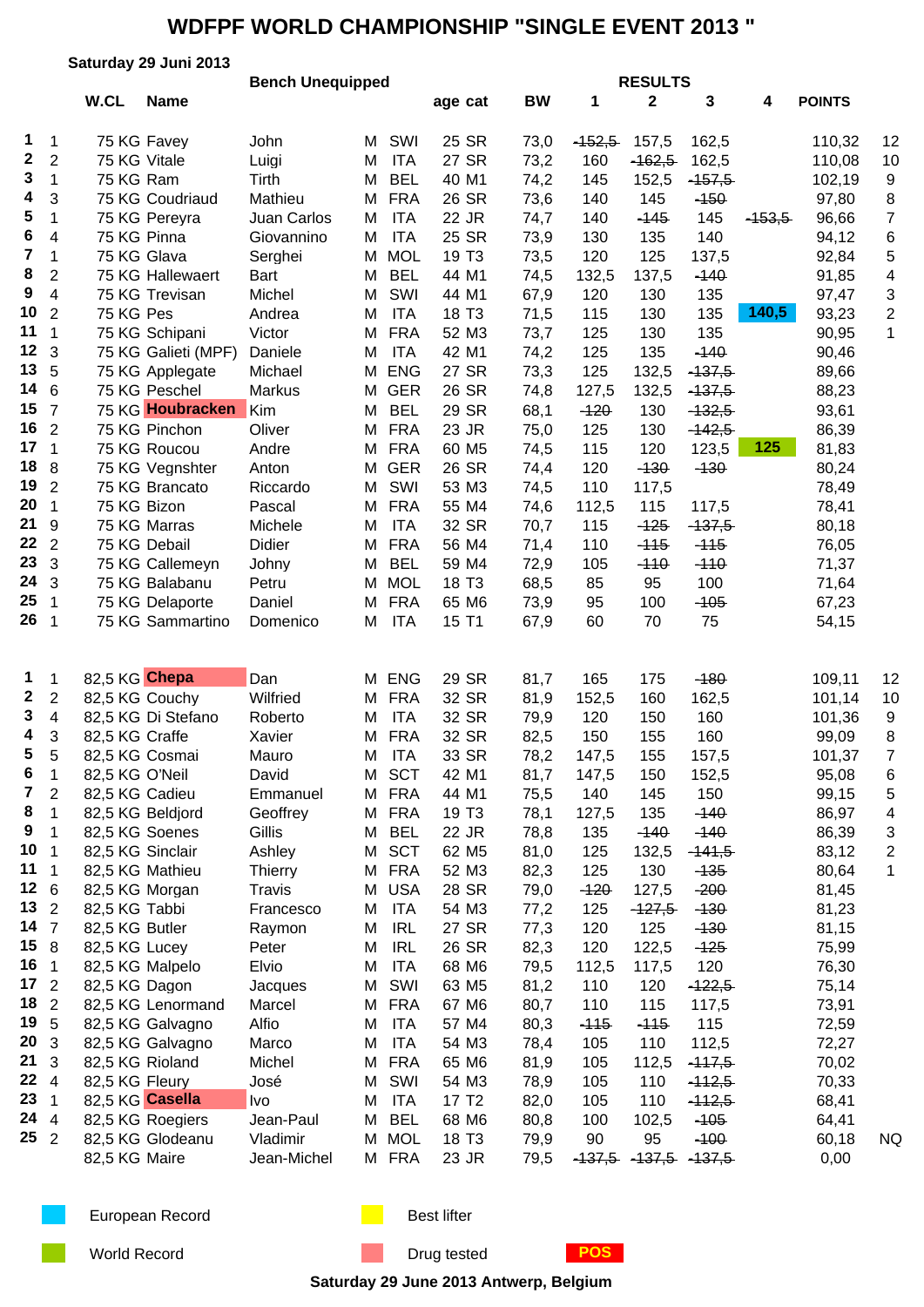|                         |                         |             | Saturday 29 Juni 2013 |                         |   |            |                   |           |        |                |          |        |               |                 |
|-------------------------|-------------------------|-------------|-----------------------|-------------------------|---|------------|-------------------|-----------|--------|----------------|----------|--------|---------------|-----------------|
|                         |                         |             |                       | <b>Bench Unequipped</b> |   |            |                   |           |        | <b>RESULTS</b> |          |        |               |                 |
|                         |                         | W.CL        | <b>Name</b>           |                         |   |            | age cat           | <b>BW</b> | 1      | $\mathbf{2}$   | 3        | 4      | <b>POINTS</b> |                 |
|                         |                         |             |                       |                         |   |            |                   |           |        |                |          |        |               |                 |
| 1                       | -1                      | 90 KG Pires |                       | Daniel                  | м | <b>FRA</b> | 41 M1             | 89,2      | 160    | 170            | 175      |        | 102,99        | 12              |
| $\mathbf 2$             | $\overline{2}$          |             | 90 KG Vaillant        | Cyrille                 | М | <b>FRA</b> | 40 M1             | 89,4      | 162,5  | 172,5          | $-477,5$ |        | 101,38        | 10              |
| 3                       | 1                       |             | 90 KG Flandre         | Jean-Michel             | M | <b>FRA</b> | 39 SR             | 88,1      | 160    | 165            | $-170$   |        | 97,85         | 9               |
| 4                       | 2                       |             | 90 KG Pontrelli       | Angelo                  | M | <b>ITA</b> | 27 SR             | 86,6      | $-155$ | 162,5          | $-167,5$ |        | 97,42         | 8               |
| 5                       | 1                       |             | 90 KG Ravasi          | Andrea                  | M | <b>ITA</b> | 45 M2             | 89,2      | 150    | 160            | 162,5    |        | 95,63         | $\overline{7}$  |
| 6                       | 3                       | 90 KG Ursu  |                       | Vitalie                 | M | <b>MOL</b> | 30 SR             | 83,1      | 150    | 160            | $-167,5$ |        | 98,59         | 6               |
| $\overline{\mathbf{r}}$ | 1                       | 90 KG Gruia |                       | Vladimir                | М | <b>MOL</b> | 23 JR             | 89,6      | 150    | $-160$         | 160      |        | 93,90         | 5               |
| 8                       | $\overline{2}$          | 90 KG Haley |                       | Francis                 | M | <b>USA</b> | 47 M2             | 89,1      | 147,5  | 155            | $-160$   |        | 91,28         | 4               |
| 9                       | 1                       |             | 90 KG Hopshta         | Mykhaylu                | М | <b>UKR</b> | 52 M3             | 89,6      | 155    | $-160$         | $-160$   |        | 90,97         | 3               |
| 10                      | $\overline{2}$          |             | 90 KG Manca           | Giuseppe                | M | <b>ITA</b> | 23 JR             | 85,6      | $-145$ | 152,5          | $-160$   |        | 89,50         | $\overline{2}$  |
| 11                      | 3                       |             | 90 KG Vitriakov       | Gennadii                | М | <b>UKR</b> | 49 M2             | 88,4      | 140    | $-145$         | 150      |        | 88,77         | 1               |
| 12                      | $\overline{4}$          |             | 90 KG Ferrante        | Davide                  | M | <b>ITA</b> | 26 SR             | 83,9      | 142,5  | 147,5          | $-155$   |        | 90,30         |                 |
| 13                      | 1                       |             | 90 KG Pjatnitski      | Nikolai                 | M | <b>EST</b> | 18 T <sub>3</sub> | 86,2      | 142,5  | 147,5          | $-152,5$ |        | 88,69         |                 |
| 14                      | $\overline{2}$          |             | 90 KG Peeters         | Alan                    | М | <b>BEL</b> | 19 T <sub>3</sub> | 86,4      | 135    | 145            | $-152,5$ |        | 87,06         |                 |
| 15                      | $\overline{2}$          |             | 90 KG Zampieri        | Luca                    | M | <b>ITA</b> | 51 M3             | 87,2      | 140    | $-145$         | 145      |        | 86,55         |                 |
| 16                      | $\overline{\mathbf{4}}$ |             | 90 KG Valfrey         | Patrick                 | М | <b>FRA</b> | 48 M2             | 87,6      | 135    | 145            | $-150$   |        | 86,30         |                 |
| 17                      | 3                       |             | 90 KG Cuennet         | Gael                    | М | SWI        | 21 JR             | 89,9      | 135    | 140            | 142,5    |        | 83,46         |                 |
| 18                      |                         |             | 90 KG Gavriluta       | Eugen                   | М | <b>MOL</b> | 17 T <sub>2</sub> | 86,9      | 125    | 135            | 137,5    | $-140$ | 82,25         |                 |
| 19                      | 3                       |             | 90 KG Bugaev          | Mikhail                 | М | <b>RUS</b> | 51 M3             | 88,3      | 137,5  | $-145$         | $-145$   |        | 81,43         |                 |
| 20                      | 4                       |             | 90 KG Farinella       | Sebastiano              | M | <b>ITA</b> | 51 M3             | 88,0      | 125    | 130            | 135      |        | 80,12         |                 |
| 21                      | 5                       |             | 90 KG Luxem           | Thomas                  | М | <b>GER</b> | 53 M3             | 88,9      | 110    | 115            | $-120$   |        | 67,82         |                 |
| 22                      | 1                       |             | 90 KG De Vaere        | Achiel                  | M | <b>BEL</b> | 65 M6             | 89,1      | 110    | 112,5          | 115      |        | 67,72         |                 |
| 23                      | 3                       |             | 90 KG Richardson      | Andrew                  | M | <b>IRL</b> | 18 T <sub>3</sub> | 86,5      | 112,5  | $-117,5$       | $-117,5$ |        | 67,50         |                 |
| 24                      |                         |             | 90 KG Schrickx        | John                    | м | <b>BEL</b> | 79 M8             | 84,7      | 80     | $-85$          | 87,5     |        | 53,23         |                 |
|                         |                         |             | 90 KG Casap           | Anatolie                |   | M MOL      | <b>22 JR</b>      | 84,8      | 165    | 170            | 173      | 180    | 104,85        | 10 <sup>°</sup> |

| $\mathbf 1$     | 100 KG Gongarad    | Roland                            | м                             | SWI        | 38 SR                                                                                                                          | 99,0  | 200   | $-210$   | <del>-212,5</del> | 111,30          | 12             |
|-----------------|--------------------|-----------------------------------|-------------------------------|------------|--------------------------------------------------------------------------------------------------------------------------------|-------|-------|----------|-------------------|-----------------|----------------|
| $2 \quad 2$     |                    | Austin                            | м                             | <b>IRE</b> | 33 SR                                                                                                                          | 99,9  | 177,5 | 185      | $-187.5$          | 102,55          | 10             |
|                 | 100 KG Deceuninck  | Dylan                             | м                             |            | 20 JR                                                                                                                          | 97,6  | 175   | 182,5    |                   | 102,24          | 9              |
|                 | 100 KG Simeon      | Oliver                            |                               |            | 44 M1                                                                                                                          | 100.0 | 172,5 | 175      | $-182,5$          | 96,95           | 8              |
| $\overline{2}$  | 100 KG Berdinskikh | Konstantin                        |                               |            | 42 M1                                                                                                                          | 99,2  | 165   | 170      | $-172,5$          | 94,52           |                |
| $\overline{2}$  | 100 KG Gogu        | Victor                            | М                             |            | 23 JR                                                                                                                          | 95,3  | 152,5 | 160      | 167,5             | 94,96           | 6              |
| 3               | 100 KG Scully      | Andrew                            | м                             | <b>IRL</b> | 42 M1                                                                                                                          | 95,9  | 155   | 160      | 162,5             | 91,83           | 5              |
| 3               | 100 KG Griffiths   | Anthony                           | M                             | <b>IRL</b> | 30 SR                                                                                                                          | 95,1  | 155   | $-160$   | 160               | 90,80           | 4              |
| 3               | 100 KG Gercke      | David                             | М                             |            | 20 JR                                                                                                                          | 97,2  | 150   | 160      | $-165$            | 89,81           | 3              |
| 10 <sub>1</sub> | 100 KG Pasa (MPF)  | Alexsandru                        | M                             |            | 56 M4                                                                                                                          | 97,5  | 150   | 157,5    |                   | 88,28           | $\overline{2}$ |
| 11 <sub>1</sub> | 100 KG Belloncle   | Philippe                          | М                             |            | 53 M <sub>3</sub>                                                                                                              | 96,0  | 145   | 150      | 155               | 87,54           |                |
| $12 \quad 4$    | 100 KG Verstraeten | Wouter                            | м                             |            | 36 SR                                                                                                                          | 96,0  | 150   | $-155$   | <del>-155</del>   | 84,72           |                |
| 13 <sub>1</sub> | 100 KG Lobello     | Filippo                           | М                             | <b>ITA</b> | 47 M2                                                                                                                          | 98,1  | 140   | 145      | -150              | 81,04           |                |
| 14 <sub>2</sub> | 100 KG Bakeland    | Anthony                           | м                             |            | 47 M2                                                                                                                          | 98,6  | 135   | 145      | $-150$            | 80,84           |                |
| 156             | 100 KG Oldfield    | James                             | М                             |            | 31 SR                                                                                                                          | 93,1  | 135   | 140      | -145              | 80,36           |                |
| 16 <sub>1</sub> |                    |                                   | м                             | <b>ITA</b> | 19 T3                                                                                                                          | 93,6  | 140   | $-152,5$ | $-152,5$          | 80,12           |                |
| 17 <sub>5</sub> |                    | Aleksei                           | м                             |            | 31 SR                                                                                                                          | 98,4  | 140   | $-145$   | $-145$            | 78,13           |                |
| 18 <sub>1</sub> | 100 KG Vallais     | Pierre                            | м                             |            | 66 M6                                                                                                                          | 97,3  | 120   | 125      | 130               | 72,93           |                |
| 19 1            | 100 KG Mertens     | René                              | м                             | <b>BEL</b> | 80 M9                                                                                                                          | 97,5  | 112,5 | $-117.5$ | 117,5             | 65,86           |                |
|                 |                    | 100 KG Hickey<br>100 KG Zuravljov | 100 KG Venhrynovych Stanislav |            | BEL<br>M FRA<br>M RUS<br>MOL<br><b>GER</b><br><b>MOL</b><br>FRA<br><b>BEL</b><br><b>BEL</b><br><b>ENG</b><br><b>EST</b><br>FRA |       |       |          |                   | $-187,5$<br>120 |                |

European Record **Best lifter** Best lifter

World Record **Drug tested POS** 

**Saturday 29 June 2013 Antwerp, Belgium**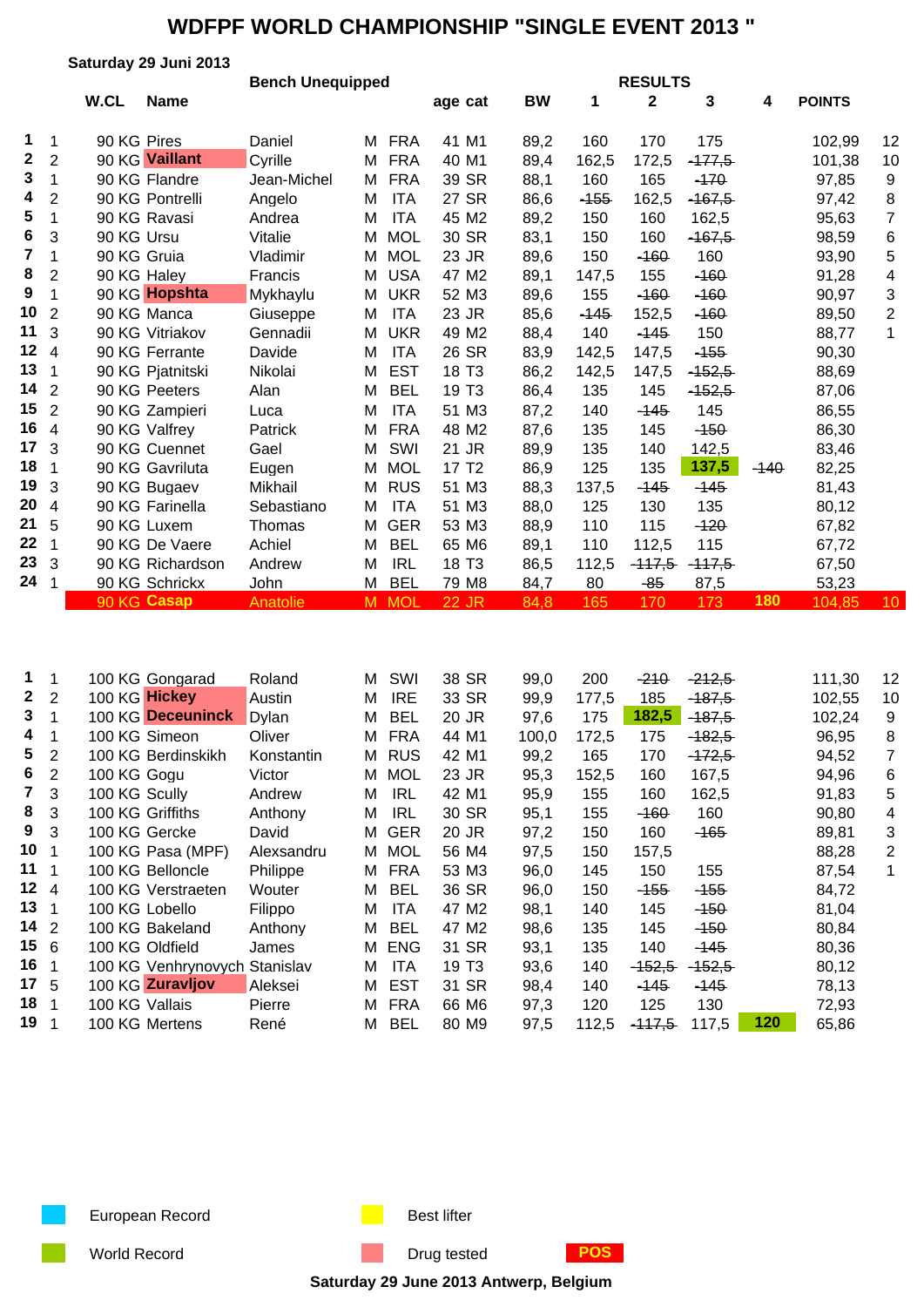|                |     |              | Saturday 29 Juni 2013   |                         |   |                |                   |           |       |                  |          |        |               |    |
|----------------|-----|--------------|-------------------------|-------------------------|---|----------------|-------------------|-----------|-------|------------------|----------|--------|---------------|----|
|                |     |              |                         | <b>Bench Unequipped</b> |   | <b>RESULTS</b> |                   |           |       |                  |          |        |               |    |
|                |     | W.CL         | <b>Name</b>             |                         |   |                | age cat           | <b>BW</b> | 1     | 2                | 3        | 4      | <b>POINTS</b> |    |
| $1 \quad 1$    |     |              | 110 KG Murdoch          | <b>Alistar</b>          |   | M ENG          | 46 M <sub>2</sub> | 108,6     | 210   | 222,5            | $-226$   |        | 119,75        | 12 |
| $2 \quad 1$    |     |              | 110 KG Leshchenko       | lgor                    | м | <b>UKR</b>     | 41 M1             | 109,7     | 185   | 192,5            | 197,5    |        | 106,02        | 10 |
| 3 <sup>1</sup> |     |              | 110 KG Sacaliuc         | Dumitru                 | м | <b>MOL</b>     | 25 SR             | 108,4     | 185   | 192,5            | $-200$   |        | 103,66        | 9  |
| 4 <sub>2</sub> |     |              | 110 KG Thomas (MPF Neil |                         | М | <b>ENG</b>     | 41 M1             | 108,9     | 170   | 180              | 185      |        | 99,49         | 8  |
| $5\quad 2$     |     | 110 KG Flett |                         | Martin                  | м | <b>SCT</b>     | 57 M4             | 102,6     | 150   | 157,5            | 160      |        | 87,73         | 7  |
| 6              |     | 110 KG Godon |                         | Joel                    | м | FRA            | 56 M4             | 107,7     | 157,5 | <del>162,5</del> | $-168$   |        | 84,97         | 6  |
| $7 \quad 3$    |     | 110 KG Tripi |                         | Vincenzo                | м | ITA            | 57 M4             | 101,0     | 140   | 147,5            | 150      |        | 82,76         | 5  |
| 8              |     | 110 KG Secke |                         | Jacky                   | м | BEL            | 61 M <sub>5</sub> | 101,9     | 140   | 145              | $-156$   |        | 79,71         | 4  |
| 9              |     | 110 KG West  |                         | John                    | м | <b>IRL</b>     | 71 M7             | 109,0     | 127,5 | 132,5            | 137,5    | $-140$ | 73,93         | 3  |
| $10^{2}$       |     |              | 110 KG Krumov           | Bogdan                  | м | SWI            | 32 SR             | 100,2     | 132,5 | $-137.5$         | $-137.5$ |        | 73,35         | 2  |
| 11             | - 1 |              | 110 KG Grosperrin       | Michel                  | м | <b>FRA</b>     | 65 M6             | 108,6     | 115   | 120              | 122,5    |        | 65,93         | 1  |
| 124            |     |              | 110 KG Mitchell         | <b>Brian</b>            | м | ENG            | 58 M4             | 110,0     | 115   | 117,5            |          |        | 63,04         |    |
|                |     |              |                         |                         |   |                |                   |           |       |                  |          |        |               |    |

| $1 \quad 1$     | 125 KG Scorici      | Roman          | M MOL           | 29 SR             | 117.7 | 205   | 212.5    | $-215$   | 112.41 | 12 |
|-----------------|---------------------|----------------|-----------------|-------------------|-------|-------|----------|----------|--------|----|
| $2 \quad 2$     | 125 KG Hernandez    | David          | M FRA           | 31 SR             | 123,9 | 207,5 | $-212,5$ | $-215$   | 108.44 | 10 |
| $3 \quad 1$     | 125 KG Perov        | Pavel          | M RUS           | 46 M <sub>2</sub> | 117.4 | 187,5 | $-195$   | $-200$   | 99,24  | 9  |
| 4 1             | 125 KG Tetzlaff     | Martin         | M GER           | 42 M1             | 116,5 | 170   | 180      | 185      | 98,07  | 8  |
| 5 <sub>3</sub>  | 125 KG Hickey       | James          | <b>IRE</b><br>М | 36 SR             | 116,8 | 170   | 180      | $-190$   | 95,36  |    |
| 6               | 125 KG Germain      | Anthony        | M FRA           | 19 T <sub>3</sub> | 119,4 | 165   | 170      | 180      | 94,95  | 6  |
| 7 <sub>3</sub>  | 125 KG Filip        | Miroslav       | M MOL           | 44 M1             | 110.4 | 160   | 170      | $-177.5$ | 91,12  | 5  |
| 8 <sub>2</sub>  | 125 KG Taddia (MPF) | Alberto        | <b>ITA</b><br>M | 40 M1             | 112,8 | 170   | $-177.5$ | $-180$   | 90,68  | 4  |
| 9 1             | 125 KG Lovejoy      | <b>Bradley</b> | M USA           | 55 M4             | 118.6 | 145   | 152.5    | $-157,5$ | 80.57  | 3  |
| 104             | 125 KG Cuddihy      | Thomas         | <b>IRE</b><br>М | 42 M1             | 116,6 | 140   | $-150$   | 150      | 79,50  | 2  |
| 11 <sub>2</sub> | 125 KG Goovaerts    | Marc           | BEL<br>M        | 55 M4             | 117.5 | 135   | 140      | 147,5    | 78,06  |    |
| 12 <sub>3</sub> | 125 KG Kirilov      | Sergey         | M RUS           | 58 M4             | 116,2 | 130   | 140      | $-145$   | 74,24  |    |
| $13 \t2$        | 125 KG Holetzeck    | Conrad         | M GER           | 46 M <sub>2</sub> | 113,3 | 127,5 | 135      | $-140$   | 71,94  |    |
| 14 <sub>1</sub> | 125 KG Elezi        | Aleksander     | <b>ITA</b><br>М | 16 T <sub>2</sub> | 121,6 | 120   | 130      | $-140$   | 68,30  |    |

European Record **Best lifter** Best lifter

World Record **Drug tested POS** 

**Saturday 29 June 2013 Antwerp, Belgium**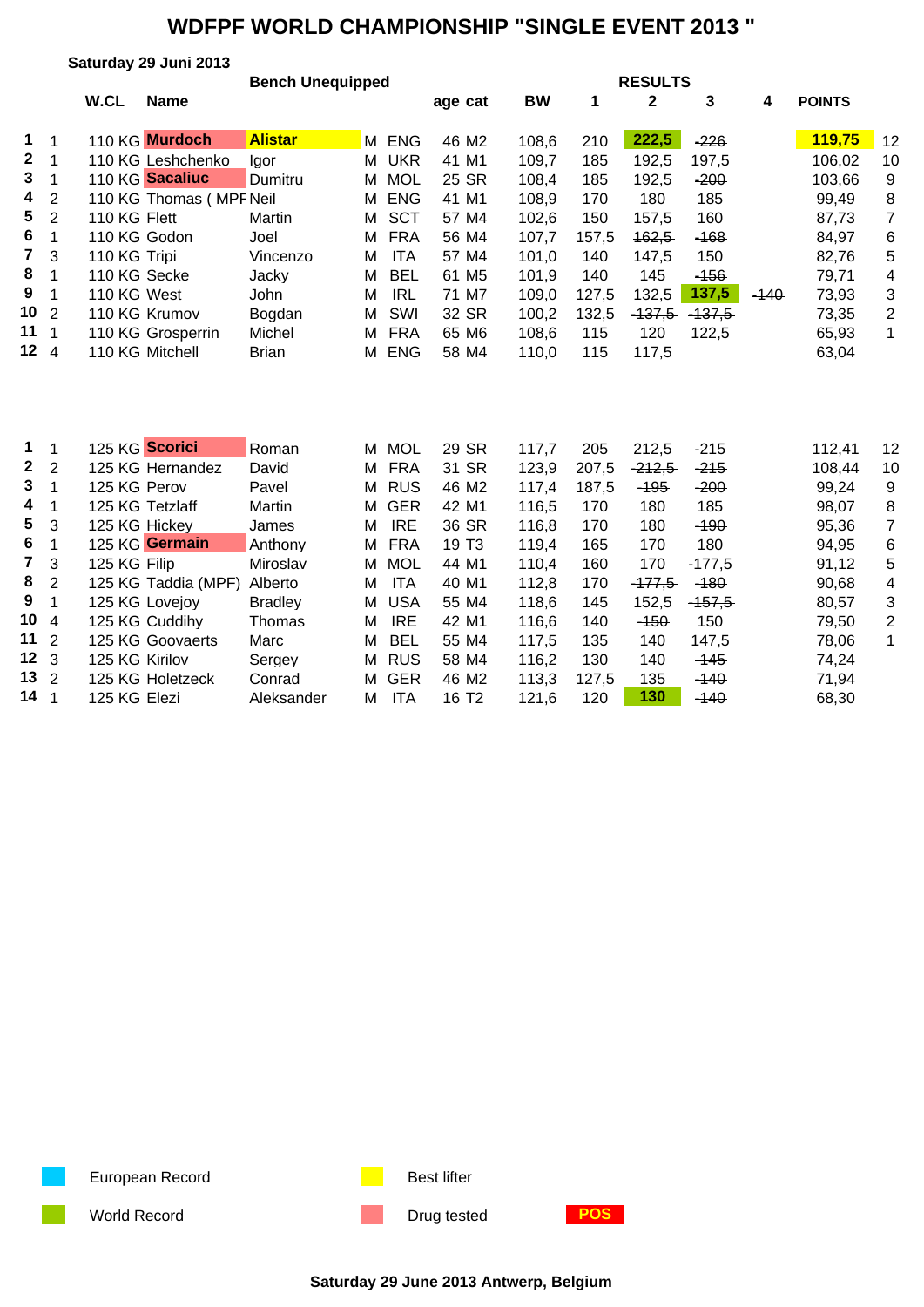|                |                | Saturday 29 Juni 2013      |                       |   |            |                   |           |        |                                |                   |          |               |                |
|----------------|----------------|----------------------------|-----------------------|---|------------|-------------------|-----------|--------|--------------------------------|-------------------|----------|---------------|----------------|
|                | W.CL           | <b>Name</b>                | <b>Bench Equipped</b> |   |            | age cat           | <b>BW</b> | 1      | <b>RESULTS</b><br>$\mathbf{2}$ | 3                 | 4        | <b>POINTS</b> |                |
|                |                |                            |                       |   |            |                   |           |        |                                |                   |          |               |                |
| $\mathbf 1$    |                | - 44 KG Van Casteren Hanne |                       | V | <b>BEL</b> | 14 T1             | 41,4      | 32,5   | 37,5                           | $-40$             |          | 43,59         | 12             |
| 1              |                | - 53 KG Guylinck           | Sofy                  | V | <b>BEL</b> | 17 T <sub>2</sub> | 50,9      | 65     | 70                             | 75                | 77,5     | 73,92         | 12             |
| 1              |                | - 53 KG Bigorda            | Chantal               | V | <b>FRA</b> | 64 M5             | 52,8      | 52,5   | 55                             | 57,5              | $-60$    | 55,00         | 10             |
| 1              |                | - 63 KG Simakova           | <b>Valentina</b>      | V | <b>TKM</b> | 26 SR             | 61,1      | 90     | 97,5                           | 102,5             |          | 86,85         | 12             |
| 2              |                | - 63 KG Lagrange           | Stephanie             | V | <b>FRA</b> | 37 SR             | 63,0      | 102,5  | $-112,5$                       | $-112,5$          |          | 84,63         | 10             |
| $\mathbf{1}$   | - 63 KG Bayer  |                            | Ingvild               | V | <b>GER</b> | 58 M4             | 60,4      | 75     | $-77,5$                        | $-77,5$           |          | 64,17         | 9              |
| 1              | - 70 KG Wuyts  |                            | Helen                 | V | <b>BEL</b> | 22 JR             | 65,0      | 85     | $-90$                          |                   |          | 68,36         | 12             |
| 1              |                | - 70 KG Giamello           | Michela Sara          | V | <b>ITA</b> | 16 T <sub>2</sub> | 68,8      | 47,5   | 50,5                           | 52,5              | 53       | 40,29         | 10             |
| 1              |                | 52 KG De Lauw              | Luc                   |   | M BEL      | 47 M2             | 51,7      | $-100$ | 100                            | $-105$            |          | 95,80         | 12             |
| 1              |                | 56 KG Raficov              | Maxim                 |   | M MOL      | 15 T1             | 54,2      | 71,5   | 72,5                           | 75                | $-77,5$  | 68,05         | 12             |
| 1              |                | 60 KG Moreiro              | Jean-Michel           |   | M FRA      | 60 M <sub>5</sub> | 59,5      | 95     | 102,5                          | $-107,5$          |          | 84,04         | 12             |
| 1              |                | 67,5 KG Vanhee             | Emmerik               | М | <b>BEL</b> | 23 JR             | 67,5      | $-140$ | 140                            | 151               | 155      | 108,87        | 12             |
| 1              |                | 67,5 KG Van Den Abbe Tim   |                       | М | <b>BEL</b> | 25 SR             | 65,3      | 135    | 140                            | $-145$            |          | 104,73        | 10             |
| 1              |                | 75 KG Coudriaud            | Mathieu               |   | M FRA      | 26 SR             | 73,6      | 160    | 170                            | $-180$            |          | 114,67        | 12             |
| 1              |                | 75 KG Sudarminto           | Indra                 | М | <b>BEL</b> | 22 JR             | 74,4      | 160    | 170                            | $-180$            |          | 113,68        | 10             |
| $\overline{2}$ |                | 75 KG Houbracken           | Kim                   | М | <b>BEL</b> | 29 SR             | 68,1      | 125    | $-132,5$                       | 132,5             |          | 95,41         | 9              |
| 1              |                | 75 KG Gourdin              | Pascal                | М | <b>FRA</b> | 52 M3             | 73,7      | 125    | 130                            | $-135$            |          | 87,58         | 8              |
| 1              |                | 75 KG Sammartino           | Domenico              | M | <b>ITA</b> | 15 T1             | 67,9      | 65     | 72,5                           | $-77,5$           |          | 52,35         | $\overline{7}$ |
| <b>OUT</b>     |                | 75 KG Marras               | Michele               | M | <b>ITA</b> | 32 SR             | 70,7      | $-130$ | $-140$                         | $-140$            |          | 0,00          |                |
| 1              | 82,5 KG O'Neil |                            | David                 | M | <b>SCT</b> | 42 M1             | 81,7      | 160    | 170                            | $-186$            |          | 106,00        | 12             |
| 1              |                | 82,5 KG Williams           | David                 | M | <b>ENG</b> | 60 M <sub>5</sub> | 80,2      | $-155$ | $-155$                         | 155               | 160      | 97,93         | 10             |
| 1              |                | 82,5 KG Sorenzo            | Michel                |   | M FRA      | 55 M4             | 82,2      | 140    | $-145$                         | 145               |          | 90,03         | 9              |
| 1              |                | 82,5 KG Malpelo            | Elvio                 | М | <b>ITA</b> | 68 M6             | 79,5      | 125    | 130                            | 135               | $-137,5$ | 85,83         | 8              |
| 1              | 82,5 KG Tabbi  |                            | Francesco             |   | M ITA      | 54 M3             | 77,2      | 125    | 127,5                          | 130               |          | 84,47         | $\overline{7}$ |
| 2              |                | 82,5 KG Rioland            | Michel                |   | M FRA      | 65 M6             | 81,9      | 115    | 125                            | $-130$            |          | 77,80         | 6              |
| 2              |                | 82,5 KG Phelippe           | Patrick               |   | M FRA      | 61 M5             | 79,8      | 117,5  | $-120$                         | $-120$            |          | 74,51         | 5              |
| 1              |                | 82,5 KG Theyssens          | Martin                | М | <b>BEL</b> | 73 M7             | 82,0      | 110    | $-115$                         | $-115$            |          | 68,41         | 4              |
| 1              |                | 82,5 KG Casella            | Ivo                   | M | <b>ITA</b> | 17 T <sub>2</sub> | 82,0      | 105    | $-110$                         | $-110$            |          | 65,30         | 3              |
| OUT            |                | 82,5 KG Soenes             | Gillis                | М | <b>BEL</b> | 22 JR             | 78,8      | $-145$ | $-145$                         | $-145$            |          | 0,00          |                |
| 1              |                | 90 KG Flandre              | Jean-Michel           |   | M FRA      | 39 SR             | 88,1      | 205    | $-217,5$                       | $-222,5$          |          | 121,57        | 12             |
| 1              | 90 KG Pires    |                            | Daniel                |   | M FRA      | 41 M1             | 89,2      | 190    | 202,5                          | 205               | 212,5    | 120,64        | 10             |
| 1              |                | 90 KG Valfrey              | Patrick               | M | <b>FRA</b> | 48 M2             | 87,6      | 170    | 180                            | $-201,5$          |          | 107,14        | 9              |
| 2              |                | 90 KG Vaillant             | Cyrille               |   | M FRA      | 40 M1             | 89,4      | 175    | $-201,5$                       | $-203$            |          | 102,85        | 8              |
| 1              |                | 90 KG Hopshta              | Mykhaylu              | M | <b>UKR</b> | 52 M3             | 89,6      | $-170$ | <b>170</b>                     | $-180$            |          | 99,77         | 7              |
| 2              |                | 90 KG Farinella            | Sebastiano            | М | ITA        | 51 M3             | 88,0      | 125    | 132,5                          | 137,5             |          | 81,61         | 6              |
| 1              |                | 90 KG Murray               | Roger                 |   | M AUS      | 67 M6             | 82,6      | 105    |                                | $-112,5$ $-117,5$ |          | 64,97         | 5              |

European Record **Best lifter** Best lifter

World Record **Drug tested POS** 

**Saturday 29 June 2013 Antwerp, Belgium**